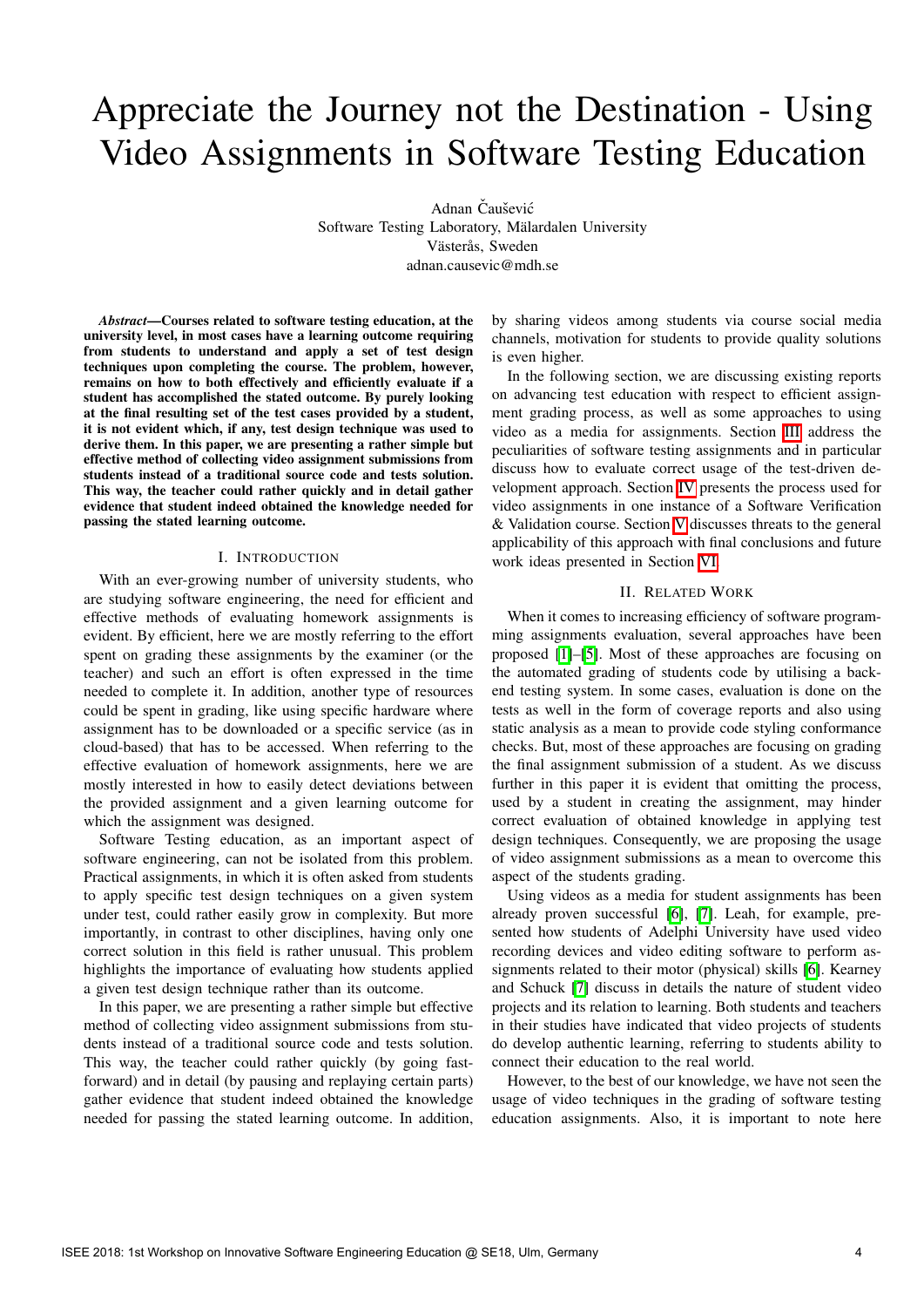|                                                                                                                                                                                                                                                                                        |                                                                                                                                                                                                                                                                                                                                                                                                                                                                                                                                                                                                                   | $73$ $R/3$ ava -                                                                                                                                                                                                                                                                          | $\Box + \Box \Box \Box \Box \Box$                                                                                                                                                                                                               | $E$ <sup>2</sup> ava                                                                                                                                                                           |
|----------------------------------------------------------------------------------------------------------------------------------------------------------------------------------------------------------------------------------------------------------------------------------------|-------------------------------------------------------------------------------------------------------------------------------------------------------------------------------------------------------------------------------------------------------------------------------------------------------------------------------------------------------------------------------------------------------------------------------------------------------------------------------------------------------------------------------------------------------------------------------------------------------------------|-------------------------------------------------------------------------------------------------------------------------------------------------------------------------------------------------------------------------------------------------------------------------------------------|-------------------------------------------------------------------------------------------------------------------------------------------------------------------------------------------------------------------------------------------------|------------------------------------------------------------------------------------------------------------------------------------------------------------------------------------------------|
| $\blacksquare$<br>12 Package Explorer 31<br><b>B &amp; "</b><br>di biblioteka-si<br>v Si Triangle<br><b>T</b> @ src<br>▼ @ (default package)<br>> (i) Triangle java<br>" (B test<br>* @ (default package)<br>· D TestTriangle.java<br>IN JRE System Library [J2SE-1.5]<br>* mi JUnit 4 | TestTriangle.java II E Triangle.java<br>Triangle triangle;<br>@@eforeClass<br>public static void setUpBeforeClass() throws Exception {<br>- eafterClass<br>public static void tearDownAfterClass() throws Exception {<br><i><u>ABefore</u></i><br>$-0.1$<br>public void setUp() throws Exception {<br>triangle = new Triangle();<br>GAfter<br>$\sim$<br>public void tearDown() throws Exception (<br>@Test<br>a.<br>public void testIfTriangle() {<br>assertEquals("Not triangle", triangle.getType(1,2,3));<br>gTest<br>public void testEquilateral() {<br>assertEquals("Equilateral", triangle.getType(4,4,4)); | <b>2</b> Package Explorer 22<br>$\sim$<br>di biblioteka-si<br>v gi Triangle<br><b>v</b> @ src<br><sup>v</sup> ili (default package)<br>• @ Triangle.java<br>* @ test<br>* ili (default package)<br>> (i) Test Triangle java<br>* M. JRE System Library [J2SE-1.5]<br><b>* all JUnit 4</b> | " D TestTriangle.java<br>Triangle java El<br>日有中<br>public class Triangle (<br>public Triangle() {<br>public String getType(int a, int b, int c) {<br>if $($ a < b+c 66 b < a+c 66 c < b+a){<br>return "Equilatoral";<br>return "Not triangle": |                                                                                                                                                                                                |
|                                                                                                                                                                                                                                                                                        | dv JUnit 31<br>Finished after 0.065 seconds<br><b>B</b> Failures: 1<br><b>Runs: 2/2</b><br><b>BErrors: 0</b>                                                                                                                                                                                                                                                                                                                                                                                                                                                                                                      | 9999998887777                                                                                                                                                                                                                                                                             | o <sup>0</sup> JUnit 31<br>Finished after 0.065 seconds<br><b>B</b> Failures: 1<br><b>BErrors: 0</b><br>Runs: 2/2                                                                                                                               | 0 9 a 51 Q 8 = 11 - 7 =                                                                                                                                                                        |
|                                                                                                                                                                                                                                                                                        | * El TestTriangle [Runner: JUnit 4] (0.024 s]<br>E Failure Trace<br>all testEquilateral (0.022 s)<br><sup>1</sup> org.junit.ComparisonFailure: expected:< (Equilateral)> but was:< [Not triangle]><br>di testifTriangle (0.001 s)<br>E at TestTriangle.testEquilateral(TestTriangle.java:41)                                                                                                                                                                                                                                                                                                                      |                                                                                                                                                                                                                                                                                           | v & TestTriangle [Runner: JUnit 4] (0.024 s)<br>all testEquilateral (0.022 s)<br>di testifTriangle (0.001 s)                                                                                                                                    | <b>E</b> Failure Trace<br>D.<br><sup>1</sup> org.junit.ComparisonFailure: expected:< Equilateral]> but was:< [Not triangle]><br>$\equiv$ at TestTriangle.testEquilateral(TestTriangle.java:41) |
| $  $ (i) 0:48 / 3:02                                                                                                                                                                                                                                                                   |                                                                                                                                                                                                                                                                                                                                                                                                                                                                                                                                                                                                                   | $\bullet$ $\Box$ $\Box$                                                                                                                                                                                                                                                                   | $\blacktriangleright$ $\blacktriangleright$   $\blacktriangleleft$   1:06 / 3:02                                                                                                                                                                | $\bullet$ $\Box$ $\Box$                                                                                                                                                                        |

(a) A new test is added (b) A new code is added

Fig. 1: Student writing a code to pass the previously failing test.

that we are discussing students video production using video recording devices (camcorders). In our case, when discussing video assignments, we are referring to computer desktop video recording production.

#### III. SOFTWARE TESTING ASSIGNMENTS

Learning outcomes presents an important instrument in ensuring the quality of a course at the higher level educational institution. For that reason, it is rather significant to properly design evaluation assignments and match them to the learning outcome.

For example, within the course on Software Verification & Validation, given at Mälardalen University, we have defined, among others, the following learning outcome:

*Upon fulfilling the course, the student should be able to apply various software testing techniques in development projects.*

The idea is very simple, we expect from our students to know how to apply test design techniques. However, the problem arises when we try to evaluate if students have correctly applied a particular test design technique. Simple because our assignments are designed as follows:

*Create a working Eclipse project for the Triangle problem.You need to provide both the program and the test cases.You have to create tests before the code (Test-driven Development approach).*

By providing us with the Triangle.java and TriangleTest.java files, we, the teachers, have no ability to validate if students indeed applied test-driven development approach and what guidance they used when designing the tests. There is an evident need to have a more detailed view of the actual process conducted by students. In the following section, we discuss further why is this concern important in a test-driven development education.

#### *A. Grading the TDD process*

Test-driven development process introduces an interesting paradigm for software development [\[8\]](#page--1-6). By enforcing developers to write tests prior to the code, in small time cycles,

developers are constantly building quality into their code. However, the process itself is rather sensitive to deviations and thus should be followed in a rather strict "red-green-refactor" patter.

- *•* Red: The developer should first write a test and execute it to see it fails, and thus visualise that there is a problem which needs to be fixed.
- *•* Green: Afterwards, the developer has to create a minimal code needed to make the previously failing test pass. Only once all the tests are passing, the developer can proceed to the following step.
- Refactor: After few iterations on the code it is important to refactor and improve the design of code. No new functionalities are added and existing test cases are ensuring that the current functionality is not corrupted.

Although not a direct test design technique, TDD does represent an important aspect of overall code quality. It is necessary to have the students exposed to it in order to better appreciate the effort of proper test design as well as test automation. However, due to the fact that the TDD concept is new to students and sometimes even considered rather unorthodox, we need to make sure that the students are indeed following it properly.

# IV. VIDEO SUBMISSIONS

In this section, we are presenting our experience from applying the video assignment approach to an instance of the Software Verification & Validation course, given at Mälardalen University in 2017. At the very beginning of the course, once the students are introduced to the fundamentals of software testing and in particular the test case design when using the test-driven development approach, an assignment was given to them in the form of a video submission. They were ex-pected to record their desktop screen with Eclipse<sup>[1](#page-2-2)</sup> integrated development environment being open for the whole duration until the assignment is completed. The video is then to be posted on an internal social network at Mälardalen University

<sup>1</sup>www.eclipse.org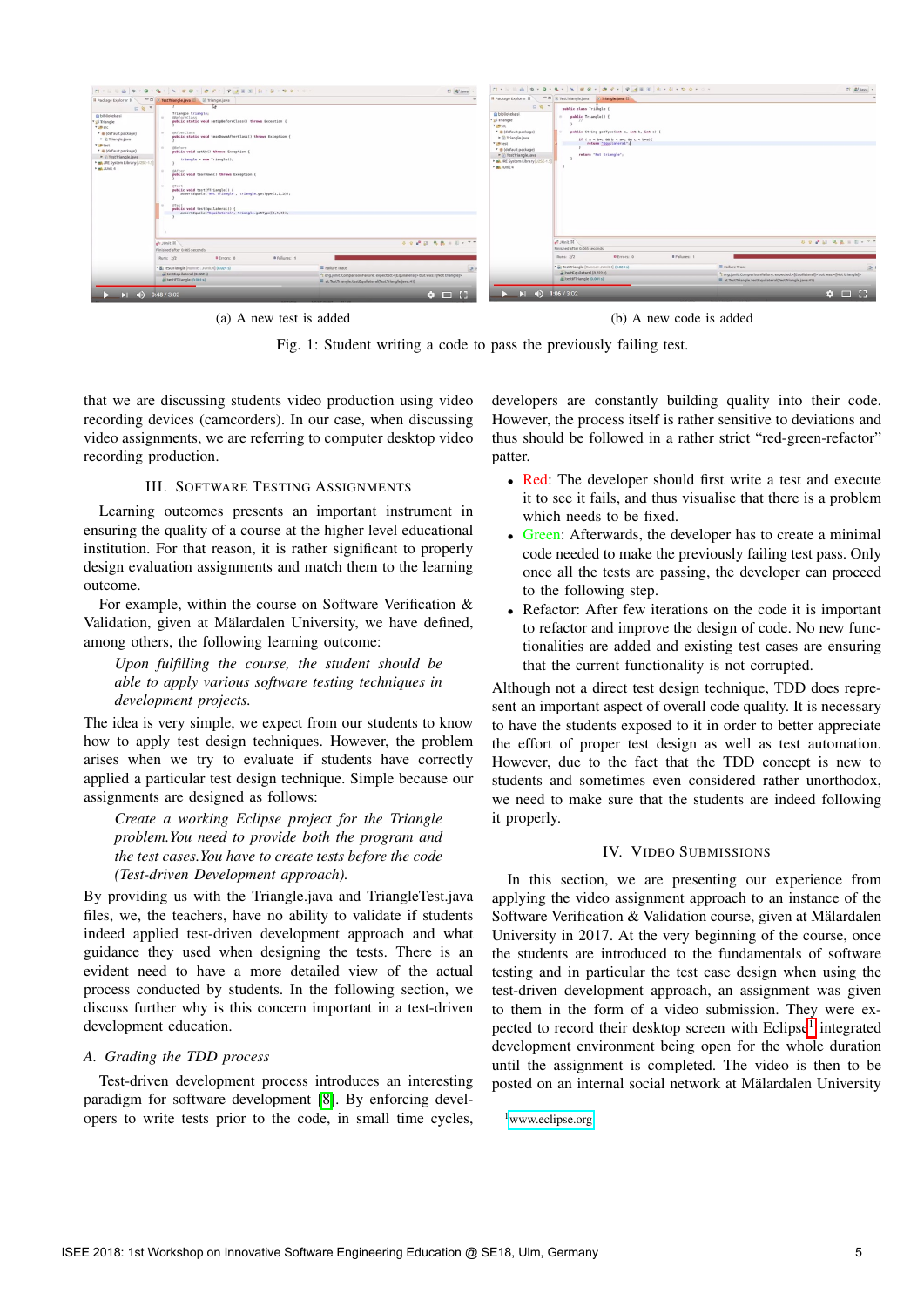<span id="page-2-3"></span>

Fig. 2: Teacher using *telestrator* while providing video feedback to students

<span id="page-2-0"></span> $(Yammer<sup>2</sup>)$  within a group dedicated to students of this course. Figure  $\overline{1}$  depicts a screenshot of one student submission as an example. Although students did not expect this type of assignment submission and had not previously done anything similar to it, they still managed to get the videos posted on time and with a rather good quality. Many of the solutions were also correct, but for a few, the teacher had to further discuss students' submissions with them.

At least one of the students made a mistake by writing first code and then tests. When asked about this, the student admitted that he completely forgot that the assignment should be done by following the TDD approach, and rather soon resubmitted his new video solution, which was correct this time. However, the most interesting issue that was discussed with students, was the interpretation of the following TDD rule:

# *the developer has to create a minimal code needed to make the previously failing test pass*.

On several occasions, it was noticeable that students are not really following this rule and as soon as they have a failing test, they write a code that goes way beyond the scope of that test. This results in having written a code that was not fully tested. This was discussed in details with students in one of the follow-up lectures after the assignment deadline. Essentially, their inexperience with TDD has led to making such a mistake. Still, having video assignments, it made it easier for teachers to detect this deviation and address it as early as possible such that incorrect application of TDD practice in future is hopefully prevented.

[2www.yammer.com](www.yammer.com)

# *A. Tooling*

An important aspect of the success of video assignments is the tooling support for it. There exist several commercials, free or open source solutions for screen recording software. We did not impose on students the usage of any specific tool but rather suggested an existing open source solution that works on most platforms students could use without bringing any additional cost to them. The tool in question was Open Source Broadcaster  $(OBS)$ .<sup>[3](#page-3-1)</sup> Although several students did follow the suggestion to use OBS software, others tried out different software they sought more suitable for the job.

## *B. Video Feedback*

<span id="page-2-1"></span>Providing timely feedback to students assignments is an important factor in the success of a teaching method. To improve efficiency of this process, teachers have applied several rather interesting ideas. Plimmer and Mason proposed the usage of a paperless environment for annotation of students assignments  $[9]$ . Morris and Chikwa  $[10]$  evaluated if using audio comments instead of a paper based student feedback would increase the overall students' grades. Their findings pointed out no significant difference although students were positive regarding audio feedback.

To support students in creating videos, the teacher in the course has also made a few. Figure  $\sqrt{2}$  picture a screenshot of a pre-recorded video feedback provided to students. Essentially it is a video of a teacher watching and commenting on other students videos. Our idea was that we cannot expect students

<span id="page-2-2"></span><sup>3</sup>www.obsproject.com